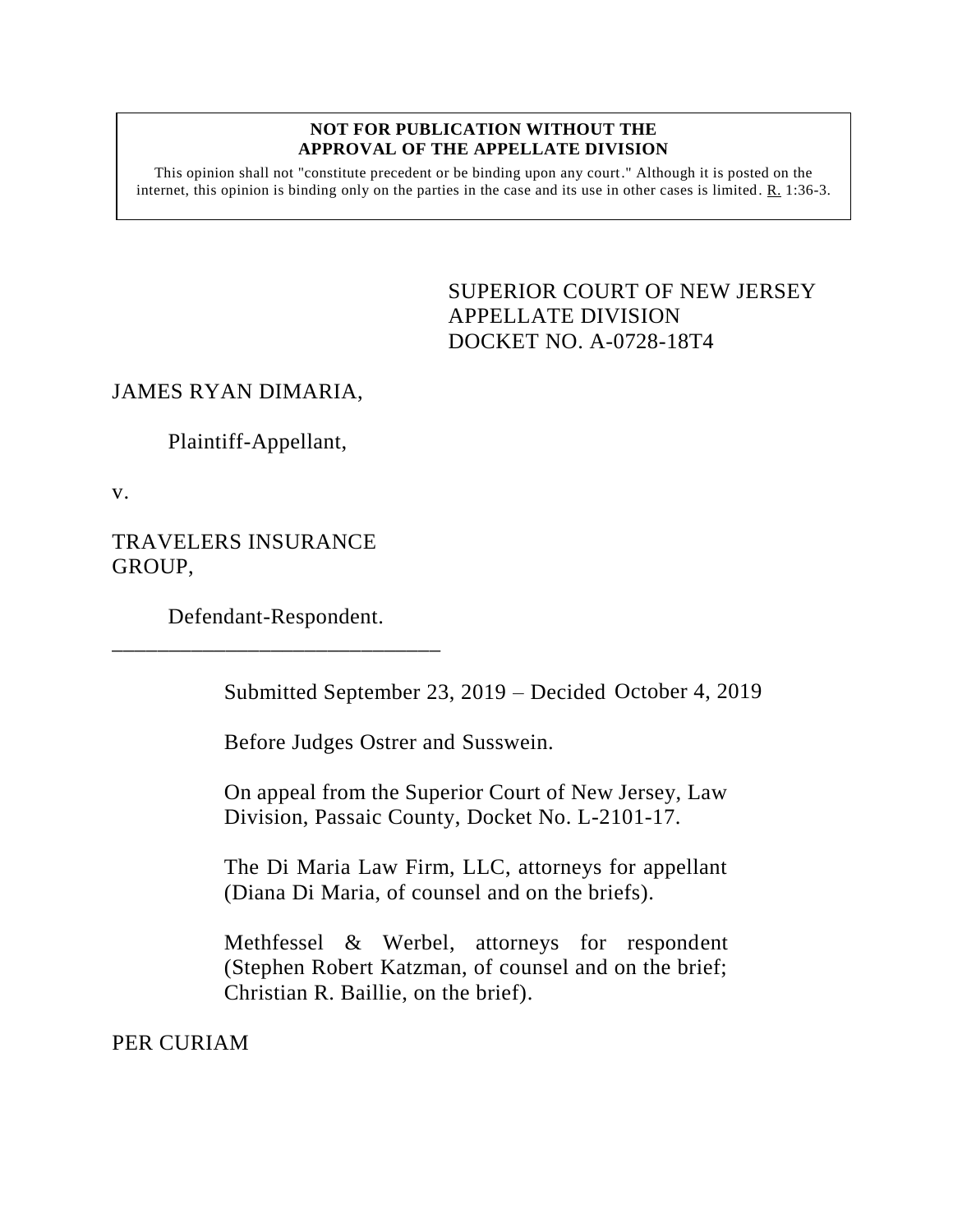This insurance coverage dispute concerns an insured's failure to timely notify his auto insurer of an automobile accident caused by an uninsured driver. By the time defendant Travelers Insurance Group (Travelers) received notice, the statute of limitations had expired, precluding the insurer's suit against the tortfeasor or others responsible. Based on that delay, Travelers denied the policyholder's request for uninsured motorist (UM) benefits. On cross-motions for summary judgment, the court rejected the policyholder's claim for a declaration of coverage, and entered summary judgment dismissal for Travelers.

On the policyholder's appeal, we affirm. Based on Ferrante v. New Jersey Manufacturers Insurance Group, 232 N.J. 460 (2018), we conclude that the policyholder forfeited his coverage by causing the irretrievable loss of the insurer's subrogation rights.

## I.

On January 4, 2014, plaintiff James Ryan DiMaria, a Paterson fire inspector, collided with a vehicle operated by Michelle Rodriguez, and owned by her mother Arianna Rodriguez. DiMaria claimed the accident caused permanent neck and head injuries.

Michelle Rodriguez's fault was disputed. According to the police report, which referenced city video surveillance footage, DiMaria collided with the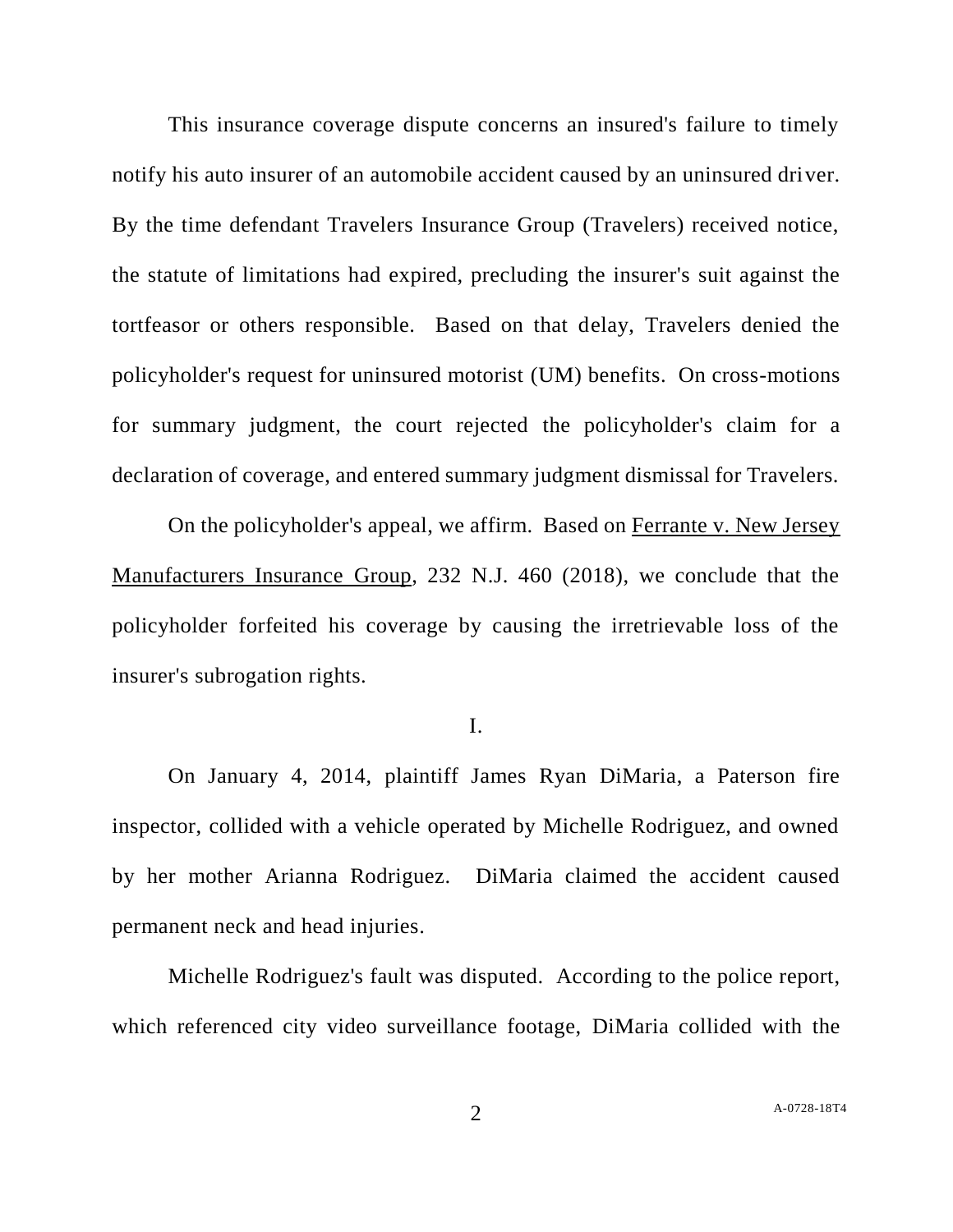Rodriguez vehicle after he proceeded through a red light into an intersection. DiMaria was driving his city vehicle. Although his siren and emergency lights were activated, the police report stated that plaintiff's inattention was an "apparent contributing circumstance[]" of the accident. DiMaria contended that Rodriguez was at fault, for failing to yield to an emergency vehicle.

Assisted by counsel, DiMaria sought workers compensation benefits in the months following the collision. Although DiMaria viewed the surveillance footage, it was not preserved, and was erased as a matter of course after thirty days. In June 2014, Farmers Insurance – which counsel apparently believed may have insured the Rodriguez vehicle or driver – denied coverage. Counsel discovered no other insurance, and Travelers failed to identify any after a subsequent investigation.

Counsel learned that the city's insurance did not provide UM coverage. On the other hand, DiMaria's personal policy with Travelers provided \$500,000 of UM coverage. Nonetheless, it was not until September 9, 2016 that new counsel for DiMaria notified Travelers of his UM claim.

On May 8, 2017, Travelers denied the UM claim because its "right of subrogation [had] been foreclosed due to the failure to file suit against the alleged tortfeasor within the two year statute of limitations."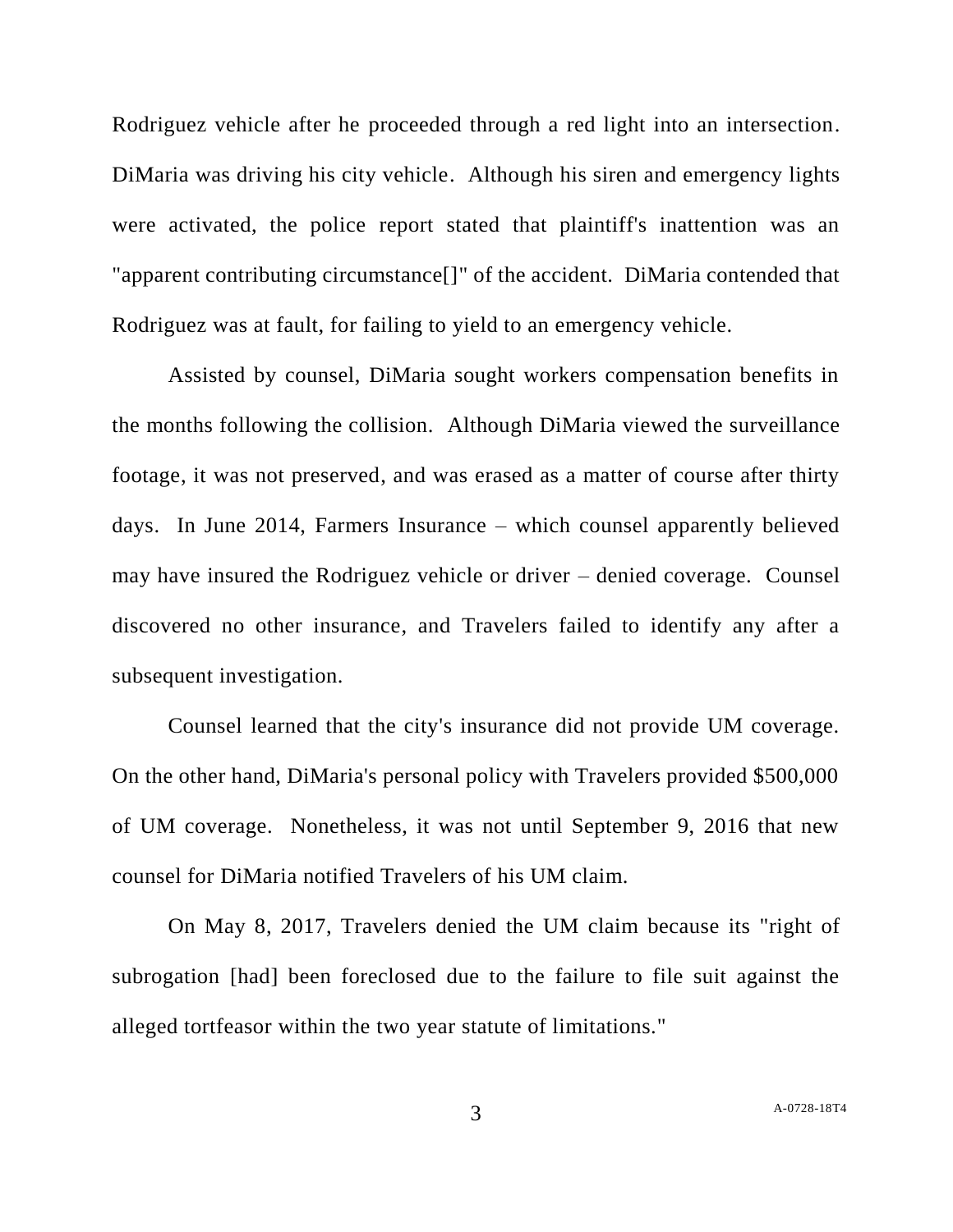The Travelers policy provides, under the heading "General Duties," that "[w]e [Travelers] must be notified promptly of how, when and where the accident or loss happened." Among "Additional Duties for Uninsured Motorists Coverage," the policy provides, "A person seeking [UM] Coverage must also: Promptly notify the police if a hit and run driver is involved. Promptly send us copies of the legal papers if a suit is brought." In the New Jersey endorsement for UM and Underinsured Motorist (UIM) coverage, under the heading "Reimbursement and Trust Agreement," the policy requires the insured to do what is necessary to secure the insurer's subrogation rights. The paragraph states:

> If we make a payment under this coverage, the "insured" must repay us from money collected for the same damages from any persons or organizations legally responsible for the accident. The "insured" will hold in trust for us all rights of recovery against any persons or organizations legally responsible for the accident. The "insured" will do whatever is necessary to secure these rights and do nothing after the accident to prejudice these rights.

DiMaria filed his declaratory judgment action in response to Travelers' denial of coverage. After a period of discovery, the parties cross-moved for summary judgment. DiMaria argued that Travelers suffered no prejudice from his delay. He alleged, based on an investigator's report, that Michelle Rodriguez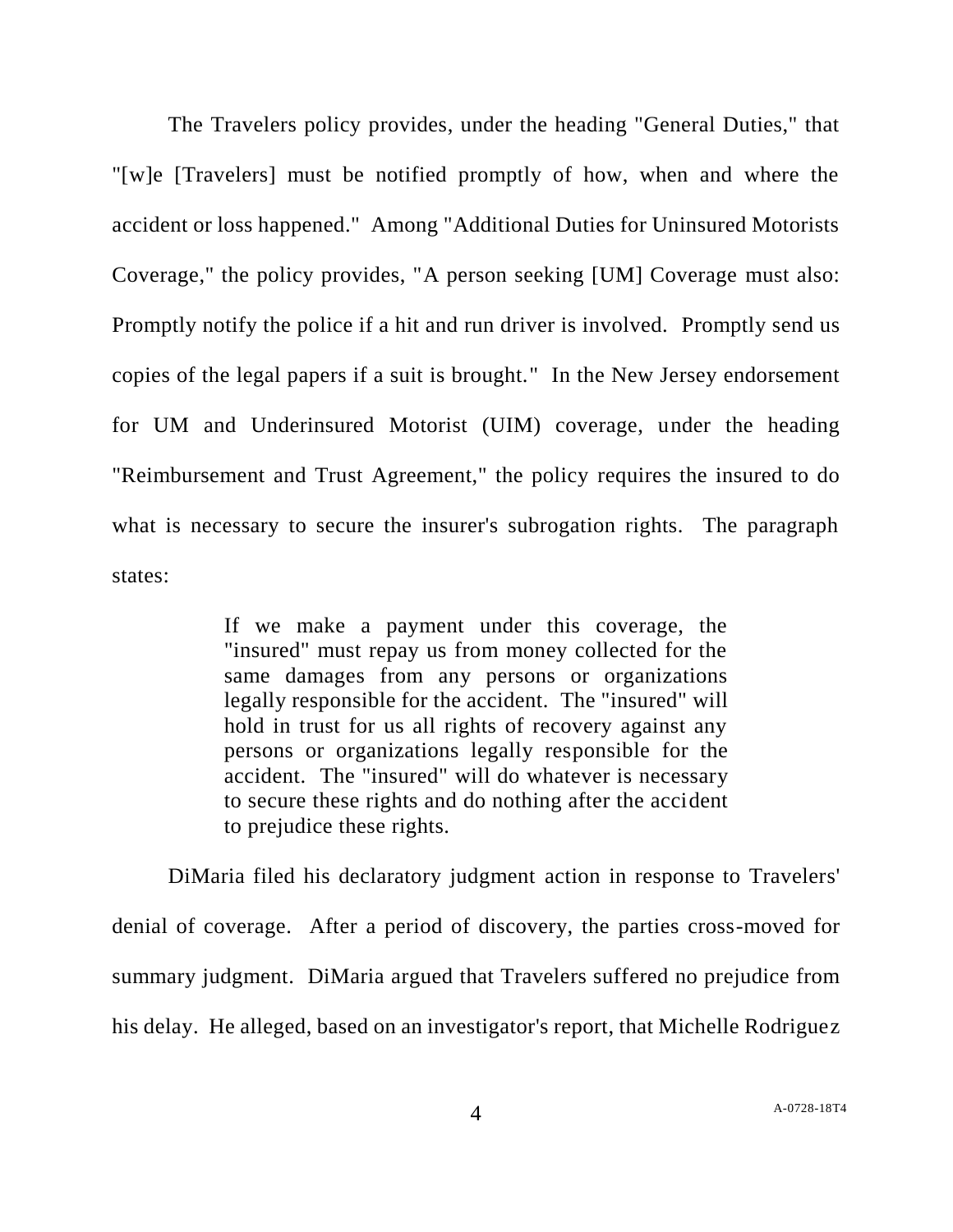was then an unemployed eighteen-year-old student who lacked assets and had educational and credit card debt.

Travelers responded that Michelle Rodriguez's debt was minimal, and the report did not find she lacked any assets; rather it stated she did not own real property. Travelers also alleged that Arianna Rodriguez, the vehicle owner, owned real estate, although it may have been encumbered by a loan exceeding its value. Travelers contended that it would have been futile to fully assess the Rodriguezes' assets because the statute of limitations had already run. Travelers argued it suffered prejudice from DiMaria's delay because its subrogation action was barred, and the failure to preserve the surveillance video impaired its ability to assess fault for the accident.

In a cogent written opinion in Travelers' favor, Assignment Judge Ernest M. Caposela held that DiMaria's delay in notifying Travelers of the accident resulted in its irretrievable loss of subrogation rights against the alleged tortfeasor or others potentially responsible. The judge held that under Ferrante, DiMaria's UM claim was barred. The judge added that DiMaria's delay prejudiced Travelers' ability to investigate the cause of the accident, and to determine whether DiMaria was comparatively more at fault than Rodriguez,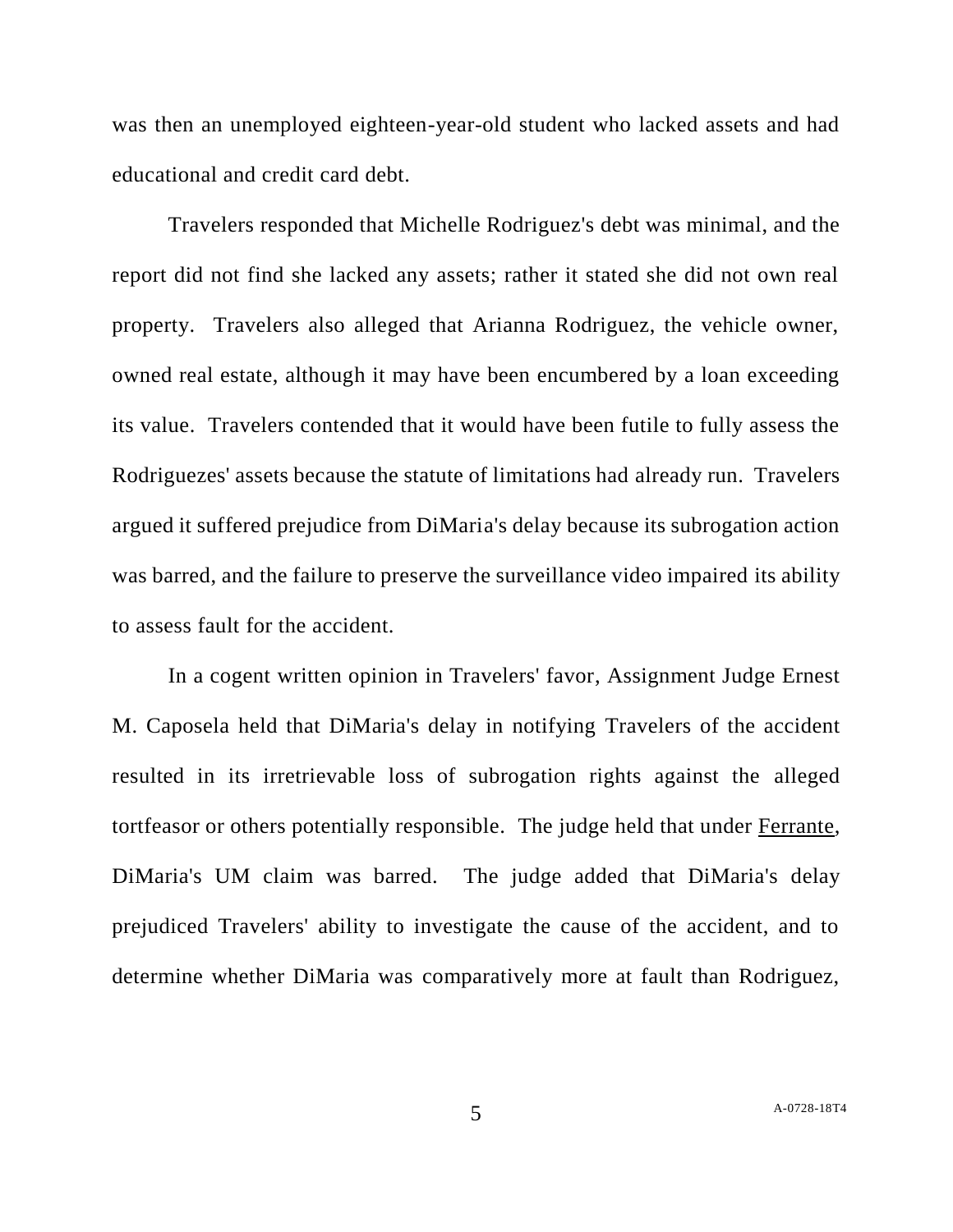which would preclude recovery against her or against Travelers. This appeal followed.

### II.

Reviewing the trial court's order de novo, applying the same summary judgment standard as it did, see Henry v. N.J. Dep't of Human Servs., 204 N.J. 320, 330 (2010) (describing standard of review), we discern no genuine issue of material fact, and conclude, as did the trial court, that Travelers is entitled to judgment as a matter of law. See Brill v. Guardian Life Ins. Co. of Am., 142 N.J. 520, 528-29 (1995) (setting forth summary judgment standard under R. 4:46-2).

We are unpersuaded by DiMaria's contention that the trial court misread the policy. Highlighting the statement in Travelers' coverage denial letter, DiMaria asserts that he was not obliged to file suit against the alleged tortfeasor. Judge Caposela correctly concluded that whether DiMaria filed suit against the alleged tortfeasor was not critical. Rather, DiMaria's material breach of his duties under the policy was his failure to notify Travelers of the accident in a timely way.

DiMaria also misinterprets the "Reimbursement and Trust Agreement" paragraph. He contends his obligation to "do whatever is necessary to secure"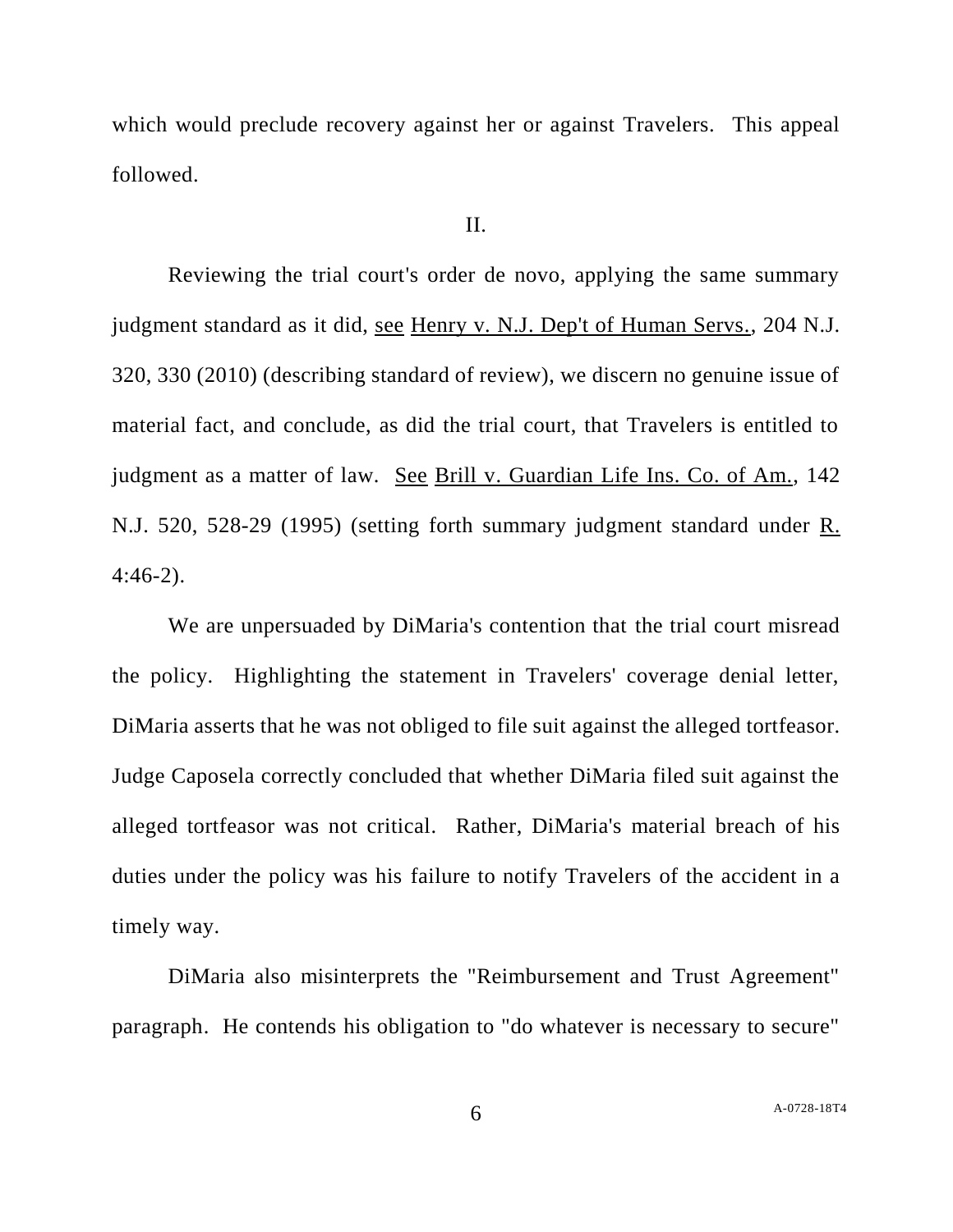Travelers' subrogation rights was conditioned upon Travelers' prior payment of UM benefits. We look to the policy language's plain meaning. Absent ambiguity, we will "not 'engage in a strained construction to support the imposition of liability' or write a better policy for the insured than the one purchased." Chubb Custom Ins. Co. v. Prudential Ins. Co. of Am., 195 N.J. 231, 238 (2008) (quoting Progressive Cas. Ins. Co. v. Hurley, 166 N.J. 260, 272-73 (2001)). The clause, "If we make a payment under this coverage," is found only in the first sentence of the "Reimbursement and Trust Agreement" paragraph. Thus, only the insured's delineated repayment obligation is triggered by the insurer's payment. The insured's obligations, set forth in the second and third sentences of the paragraph, to hold in trust any recovery rights, to secure those rights, and to do nothing to prejudice them, are not conditioned on the insurer's prior payment.

We also are unpersuaded by DiMaria's argument that Travelers was obliged to show that it suffered appreciable prejudice as a result of his duties under the policy, and that it failed to do so. Travelers was not obliged to demonstrate prejudice. If prejudice were relevant at all, it was DiMaria's burden to show that Travelers suffered none. See, e.g., CNA Ins. Cos. v. Cave, 332 N.J. Super. 185, 190 (App. Div. 2000) (in UIM case, placing burden on insured to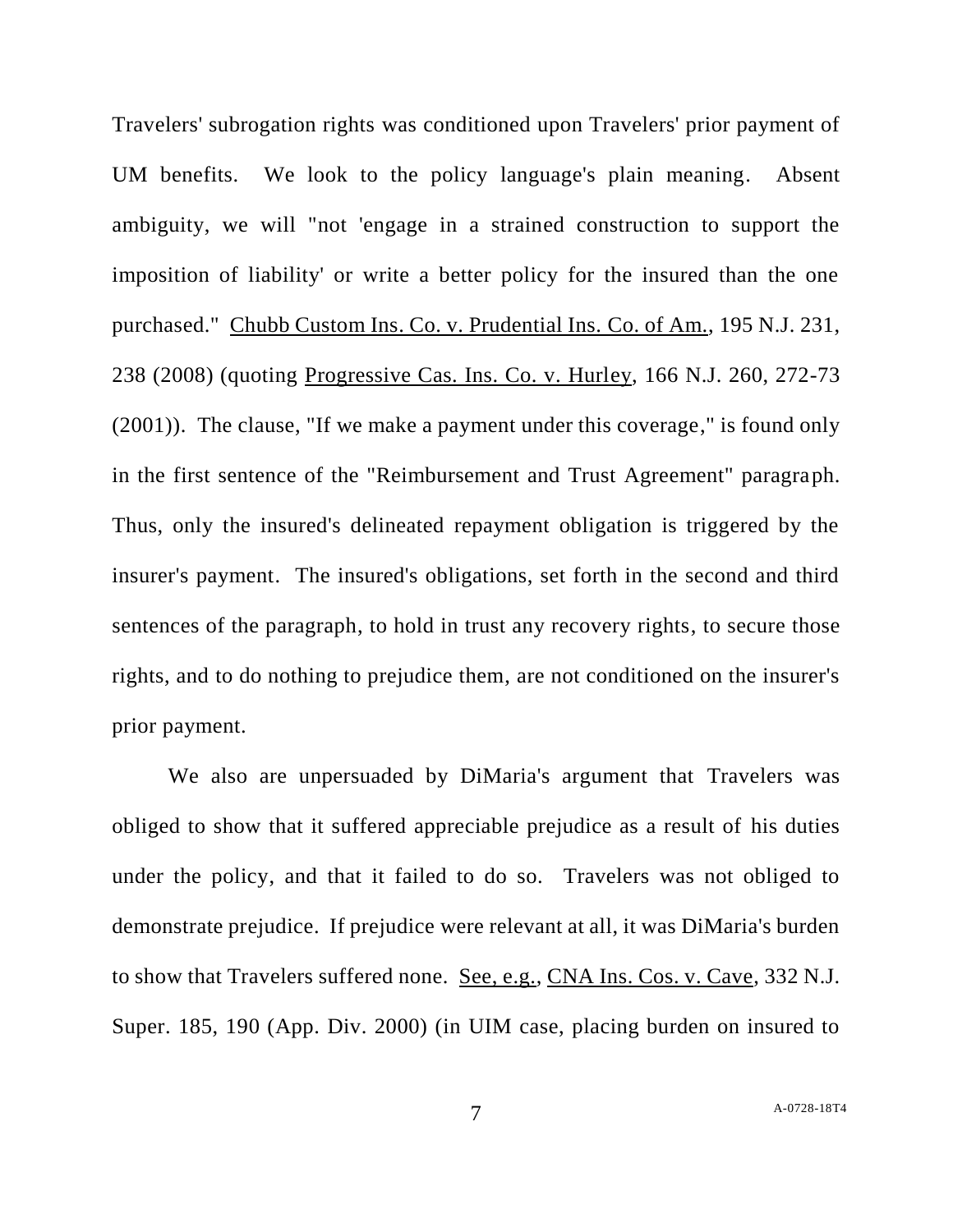show lack of prejudice from failure to provide notice under Longworth v. Van Houten, 223 N.J. Super. 174 (App. Div. 1988)); Breitenbach v. Motor Club of Am. Ins. Co., 295 N.J. Super. 328, 334 (App. Div. 1996) (same).

In Ferrante, the Supreme Court reviewed the line of cases that has addressed an insured's failure to notify his or her insurer of an accident and a potential claim for UIM benefits. The Supreme Court concluded in Ferrante that a prejudice determination is not needed where the insurer "never had the opportunity to exercise its [subrogation] rights." 232 N.J. at 473.

The Ferrante Court stated the issue as: "to what extent a carrier is required to pay a UIM claim when its subrogation rights are totally nullified." Id. at 462. Injured by an underinsured tortfeasor, the plaintiff kept his UIM insurer in the dark while he prosecuted a personal injury action against the tortfeasor, including entering into a high-low agreement with the tortfeasor's \$100,000 policy limit as the high end, and going to trial and securing a jury award of \$250,000. Id. at 462-63. Without mentioning the high-low agreement, the plaintiff's attorney then notified the insurer and secured its authorization to settle at \$100,000. Id. at 463. Having performed an asset search of the tortfeasor, the insurer also waived its subrogation rights. Id. at 465. Three years later, the plaintiff informed the insurer about the original \$250,000 judgment and the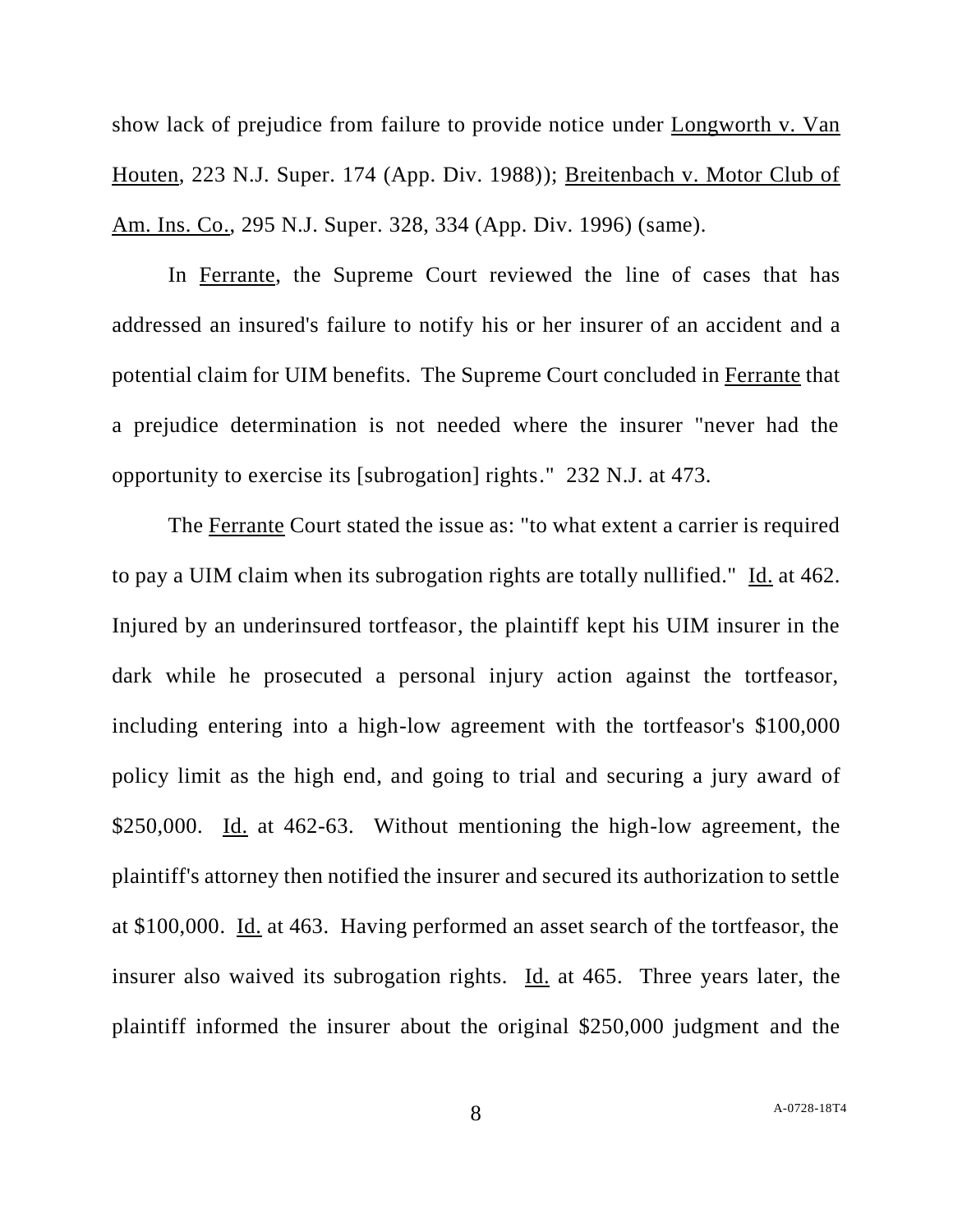high-low agreement. Id. The insurer subsequently sued to bar the plaintiff's UIM claim because he improperly destroyed the insurer's subrogation rights and failed to comply with the notification requirements. Id. at 465-66. The insured failed to give the insurer notice "until more than two years after [its suit against the tortfeasor] was initiated and actually completed." Id. at 474.

The Supreme Court rejected the view of the Appellate Division majority that the insured could recover if he showed that the insurer was not prejudiced. Id. at 466-67, 474. The Court highlighted "the importance of candor by insureds," and expressed its disinclination to "reward[] insureds for omitting key details in a UIM claim." Id. at 468-69. An insured's "duty to notify in the UIM context is intended to protect a carrier's right of subrogation." Id. at 470. The Court concluded that the plaintiff violated that duty by failing to disclose its lawsuit, the high-low agreement, and the jury trial. Id. at 473.

The Court rejected the suggestion that only intentional failures to notify the insurer should bar a claim regardless of prejudice to the insurer. Id. at 474. The Court held that "coverage is forfeited" by an insured who "regardless of his state of mind, fails to give the UIM carrier any notice of the UIM claim until after the final resolution of the underlying tort action, thereby causing the irretrievable loss of the carrier's rights to subrogation and intervention." Id.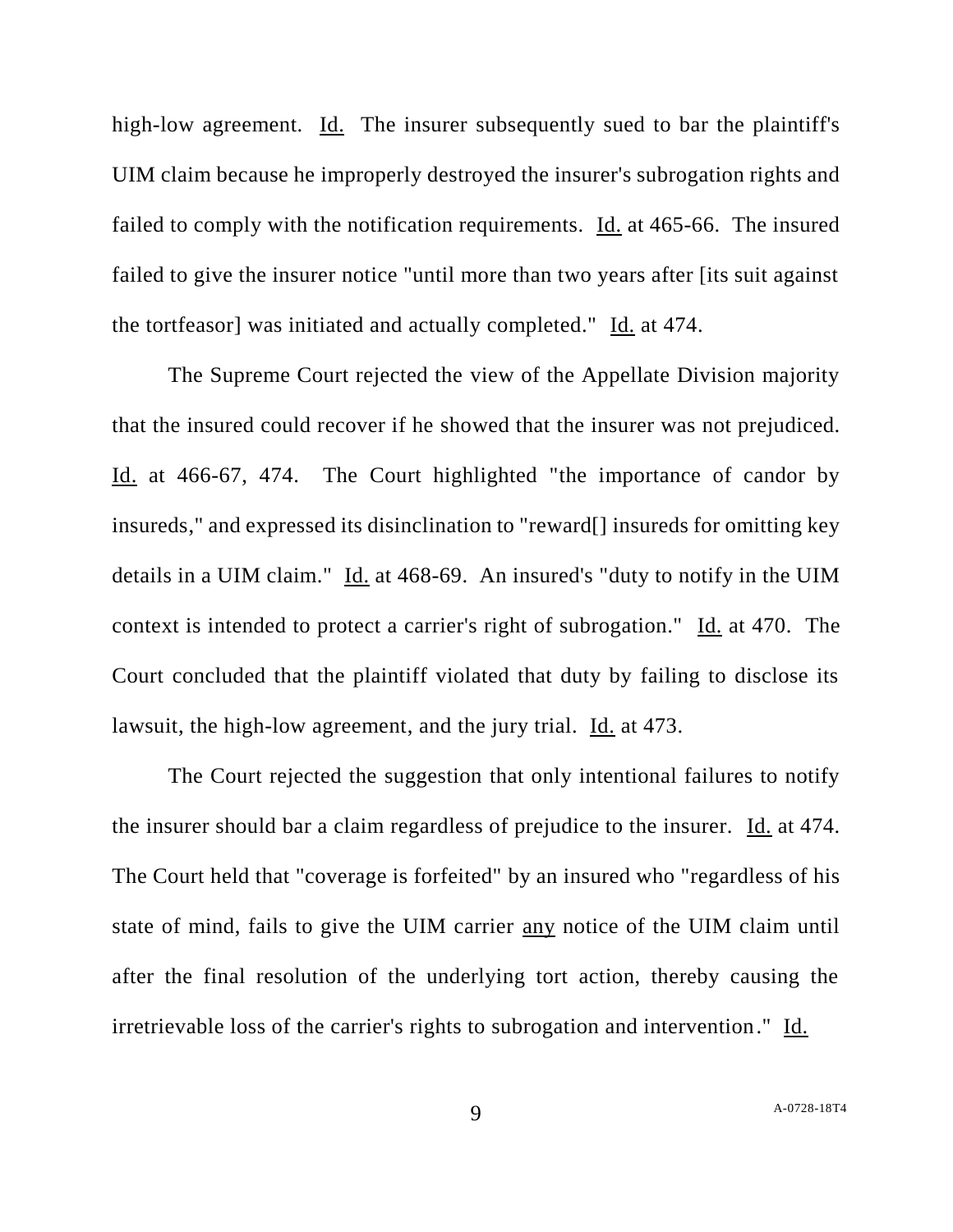The Supreme Court found support for its decision in Rutgers Casualty Insurance Co. v. Vassas, 139 N.J. 163 (1995). Ferrante, 232 N.J. at 471-72. In Vassas, the insured notified his insurer of his UIM claim three years after the accident. 139 N.J. at 166. By that time, the insured had sued the tortfeasor, gone to arbitration, accepted an arbitration award significantly below the UIM limits, reduced the award to judgment, and executed a warrant of satisfaction to the tortfeasor. Id. As the limitations period for a subrogation action was the same two-year period that governed the victim's suit against the tortfeasor, any subrogation action was time-barred. Id. at 169-70. Reviewing the insured's contractual obligation to provide notice, the Vassas Court held that the insured "unfairly prejudiced [the insurer's] subrogation right against [the tortfeasor], contrary to the requirements of his insurance policy. [The insured's] failure to comply with those contractual provisions [were] sufficient to bar his UIM claim against [the insurer]." Id. at 170.

The Ferrante Court also reviewed three post-Vassas decisions of our court, which recognized circumstances in which an insured could preserve UIM coverage, despite late notice or an unapproved settlement with a tortfeasor, if the insured could show that the insurer did not suffer any prejudice. 232 N.J. at 472, 474 (discussing Breitenbach, Cave, and Rivers v. Allstate Ins. Co., 312 N.J.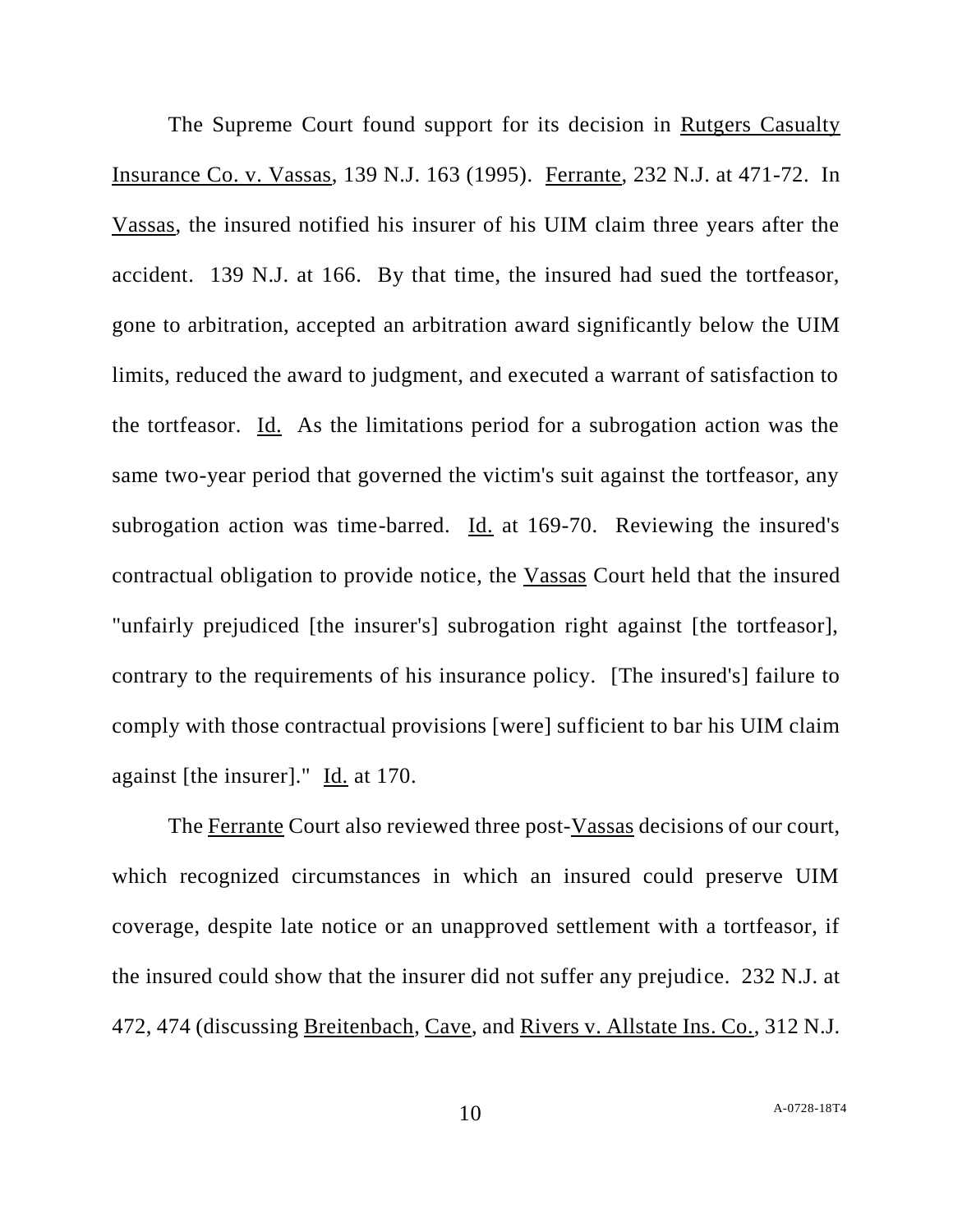Super. 379 (App. Div. 1998)). The three cases dealt specifically with the notice required by Longworth. The Ferrante Court noted that in Breitenbach, we held that Vassas did not expressly prohibit a prejudice determination; the issue was not addressed. Ferrante, 232 N.J. at 472.

In Rivers, we also declined to read Vassas "to create a bright-line rule that the insured's failure to protect the insurer's right of subrogation amounts to prejudice per se, sufficient under all circumstances to deny the insured UIM benefits and excuse the insurer from its coverage obligation." 312 N.J. Super. at 386. We barred the insured from UIM benefits because she failed to show a lack of prejudice to the insurer after she entered into a binding settlement with the tortfeasor, precluding the insurer's subrogation rights. Id.; see Ferrante, 232 N.J. at 472 (discussing Rivers).

Finally, the Ferrante Court reviewed Cave. In Cave, the insured settled with one underinsured driver, and on the eve of trial, settled with a second, convinced that he was not negligent at all. 332 N.J. Super. at 188-89. We held that the insured was entitled to UIM arbitration because if the second driver was not negligent, there was no prejudice. Id. at 192-93. As the Ferrante Court explained, "if only one tortfeasor was found to be at fault, the carrier could not be prejudiced." 232 N.J. at 472.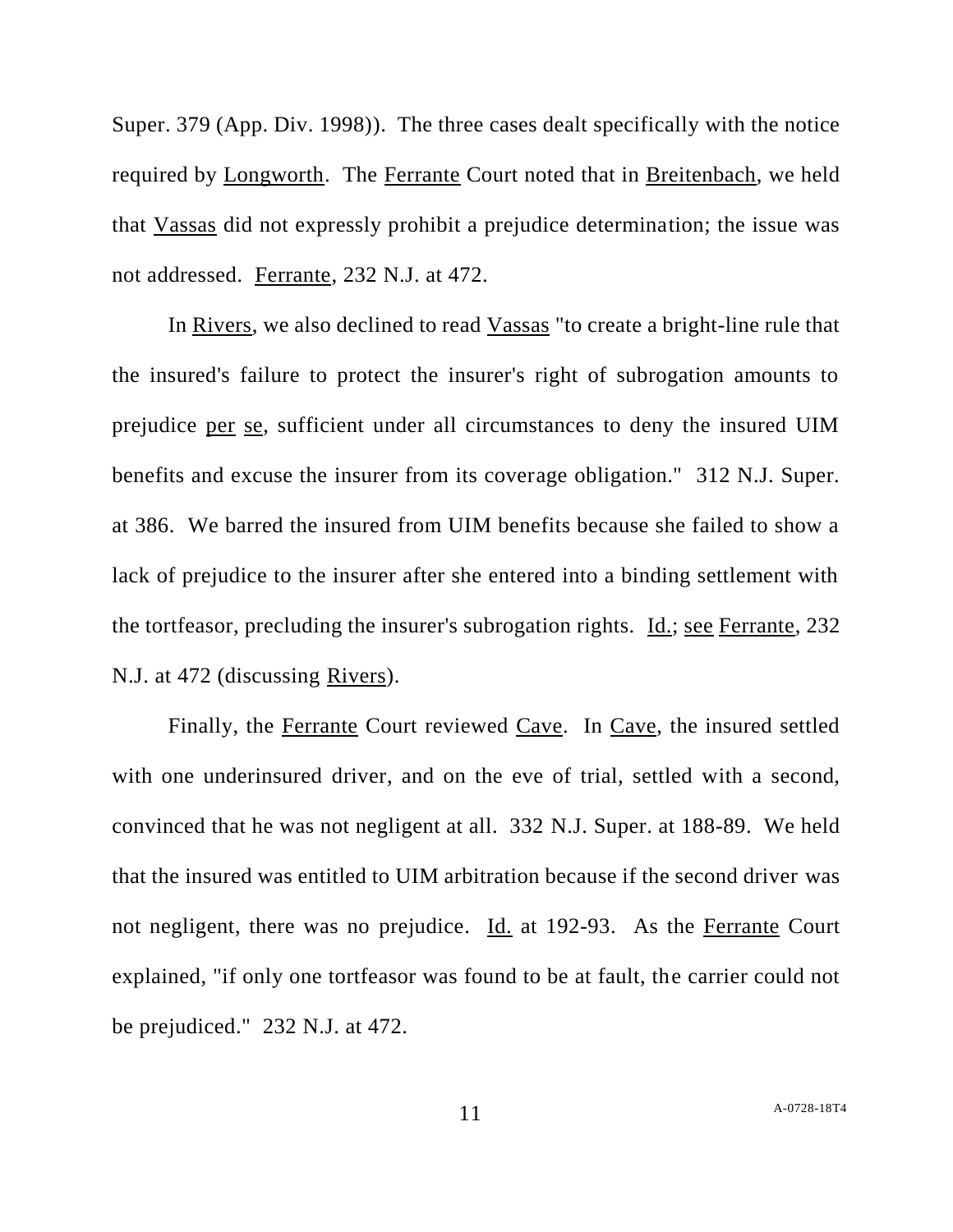The Ferrante Court rejected the insured's "efforts to distinguish his case from Vassas, [and found] Vassas preclude[d] him from recovering UIM benefits." Id. at 473. The Ferrante Court distinguished Breitenbach, Rivers, and Cave on the basis that in all three, the insured had communicated in some way with his or her insurer. Id. at 474. Breitenbach and Rivers focused on the question, "at which point, if any, it was appropriate for the insured to accept the settlement offer without the carrier's consent." Ibid. By contrast, the insured in Ferrante "did not inform [his insurer] of the litigation until more than two years after it was initiated and actually completed." Ibid. Unlike Cave, which involved a day-of-trial settlement and included multiple tortfeasors, Ferrante involved "the single tortfeasor [who] was well known and [the insurer] was still kept in the dark throughout." Ibid.

The Ferrante Court endorsed Judge Accurso's dissenting view in the Appellate Division that if an insured's failure of notice causes "the irretrievable loss of the carrier's rights to subrogation and intervention before the carrier has ever learned of the existence of the claim, coverage is forfeited." Ibid.

We are constrained by Ferrante to affirm the dismissal of DiMaria's claim for UM coverage, notwithstanding the significance of the forfeiture. As in Ferrante – and unlike in Breitenbach, Cave, and Rivers – DiMaria's attorney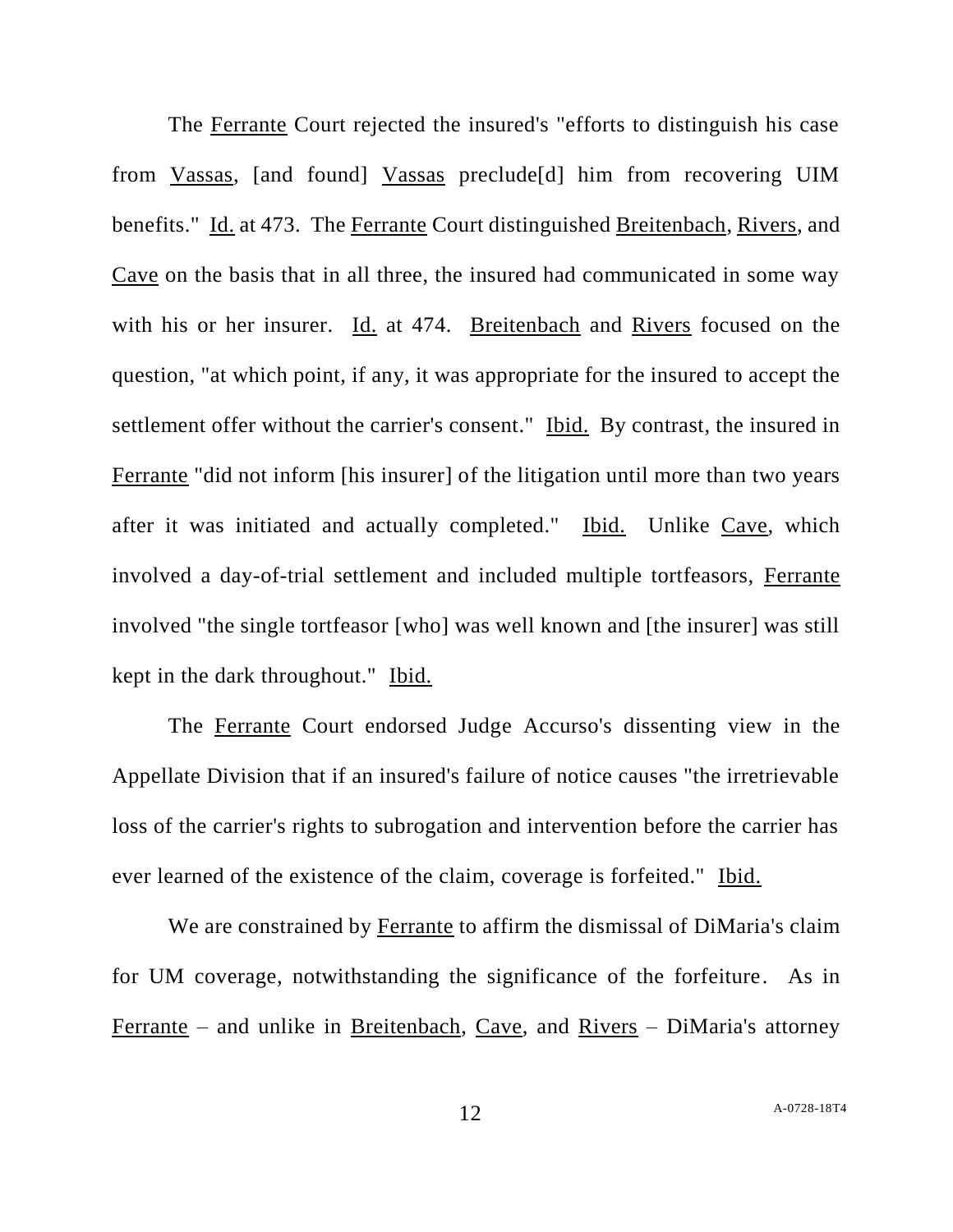failed to provide Travelers any notice of the claim until after its subrogation rights were entirely lost. Although one may debate the capacity of either Rodriguez to satisfy any judgment – assuming they were found at fault – Travelers was nevertheless entitled under Ferrante to preserve its subrogation rights. The irretrievable loss of those rights results in a forfeiture of coverage. 232 N.J. at 474.

We recognize that this case applies to UM rather than UIM coverage. However, as we recognized in Brown v. Selective Insurance Co., 311 N.J. Super. 210, 214 (App. Div. 1998), the principle that an insured may forfeit coverage by destroying an insurer's subrogation right applies with equal force to a claim for UM benefits.

> [W]e have no hesitancy in stating that the Supreme Court's rationale in . . . Vassas, . . . protecting a UIM insurers right of subrogation, applies equally to a situation, such as this, where a UM claimant has failed to give notice in a timely fashion. Indeed, the rationale protecting the subrogation rights of a UM insurer is even stronger than for a UIM insurer in light of the Legislature's specific recognition of that right in N.J.S.A. 17:28-1.1d.

[Ibid. (citation omitted).]